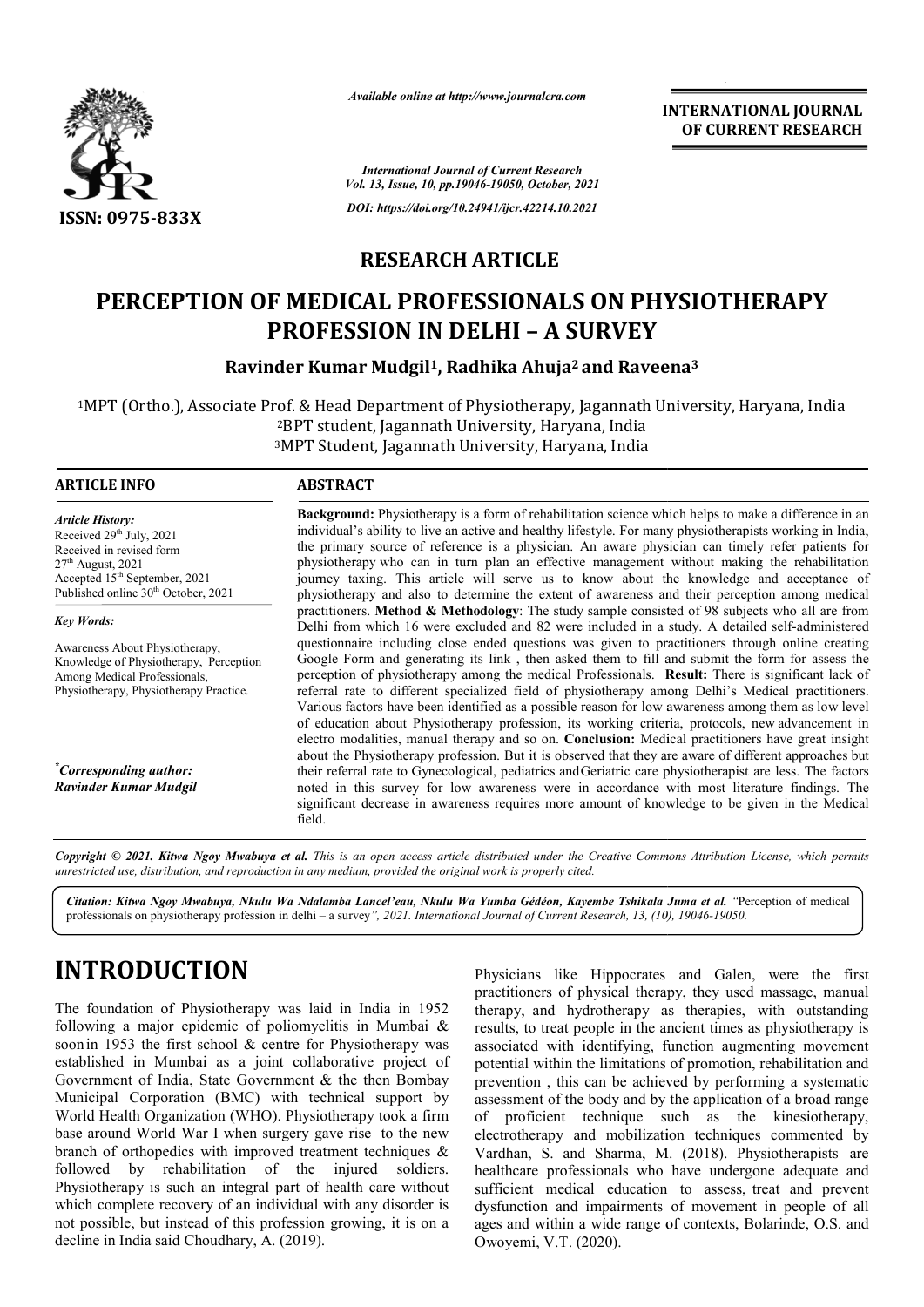Agni, P. and Battin, S. (2017) denoted the completion of 65 years of physiotherapy in India and thus, necessitate the need to further assess the growth of physiotherapy knowledge amongst our country's caregivers. Physiotherapists are known to treat disease conditions antenatal and postnatal care for new mothers, stress incontinence, prolapsed and other concerns related to women's health and work in the promotion and maintenance of general health and fitness among the people. Apart from this, it even helps individuals with cardio respiratory and general surgical conditions (like asthma, tuberculosis, post-surgical cases such as cholecystectomy, rehabilitation of patients with intensive care unit, burns and other conditions.) Although physiotherapists practice independently of other healthcare services and also within interdisciplinary rehabilitation programs, the method of practicing physiotherapy as a first contact profession is in frequent since they often depend on referrals from practitioners from different fields. This has caused great concern to physiotherapists worldwide who have to depend on physician's practice of "prescribing physiotherapy". The growth and development of physiotherapy not just as a branch of health care but also regarding career and groundwork is dependent on the awareness of referring physicians and their acceptance of it. Since a physician's clinic is the primary reporting center in any condition, a physician awareness of the increasing advancement in physiotherapy and the role of a physiotherapist in a wide range of disease conditions can give timely references. He can help the patient understand his need for physiotherapy and initiate his rehabilitation process by acting as a link between the therapist and the patient, developing clear lines of communication and thereby making the rehabilitation journey a truly healthy and holistic experience.

## **MATERIALS AND METHODS**

STUDY DESIGN: Self-administered Questionnaire form, Survey study SAMPLE SIZE: 98 medical practitioners were included in this study SAMPLING METHOD: Systemic sampling

#### **SELECTION CRITERIA**

### **INCLUSION CRITERIA**

- Both Genders
- Medical Professionals

#### **EXCLUSION CRITERIA**

- Subjects not willing to participate.
- Professionals (physiotherapist , Osteopaths Chiropractors ,etc)
- Student and Internees

#### **VARIABLES**

**INDEPENDENT VARIABLE:** Medical Professional

**DEPENDENT VARIABLE:** Perception

**MATERIAL REQUIRED:** Questionnaire form

**PROTOCOL**

A self-administrated questionnaire was made in a Google form by generating the link of the questionnaire it has been shared via online whatsapp, Email, Facebook and distributed to the medical professionals of Delhi. The data has been recorded by Google spreadsheet by its own and it was observed that 16 participants are non-medical professionals or non- delhities, thus we had excluded the data gathered from 16 respondent remaining response of 82 participants was considered. By the use of Microsoft Excel 2007 and SPSS software (version 22.0) relevant descriptive statistical data was created and relationship between the variables was calculated by using Chisquare test and Pearson correlation test.

#### **PROCEDURE**

The subjects were selected as per the inclusion criteria. A verbal consent was taken from the subjects. The study was done with a detailed self administered questionnaire which includes closed ended questions based on the following contents.

**Segment I:** Subjects personal information which includes Name, Age, Gender, Education, Working area, Occupation and Location.

**Segment 2:** This segment includes about the experience in his/her field work and awareness about the Physiotherapy. Encloses the question regarding the interrelation of their profession with the Physiotherapy department in their working place.

**Segment 3:** Concise questions about the effectiveness on their patient's health and the rising demand of the Physiotherapy interventions.

**Segment 4:** This section questions revels the perception of the practitioners regarding the Physiotherapy Profession, and they are free to share their suggestion, if any. Subject filled up a form; we excluded the 16 forms as not lies under the selected inclusive criteria. Remaining data of 82 respondents was analyzed and result had been created. The questionnaire has been shared with Medical Practitioners via a Google form generated link through Whatsapp numbers, Facebook and Email Ids. Once the respondent fill up the form he/she can submit and the data has collected. Results were calculated directly by Google spreadsheet in terms of frequency distribution and descriptive statistics.

## **RESULTS**

In this study, total number of participants who filled up the form is 92, from which 16 paticipants were excluded as they don't lie in our inclusion criteria may be they are non-medical practitioner or non-delhities. Thus 82 subjects response was considered for data analysis.

**Demographic Data:** Total of 92 respondent comprising of 38(46%) female and 44(54%) male. And 35% of practitioners are of age 20-30years, 26% from age 31-40 years, 15% & 17% are of age 41-50 & 51-60 years of age respectively whereas 4% of the population are lie in the age of 61-70 & 71-80years of age. There are 44% of physicians followed by 13% of dentist, 12% gynecologist, 6% orthopeditions, 6% paediatrician, 5% ENT's and 4% of cardiologists. From the total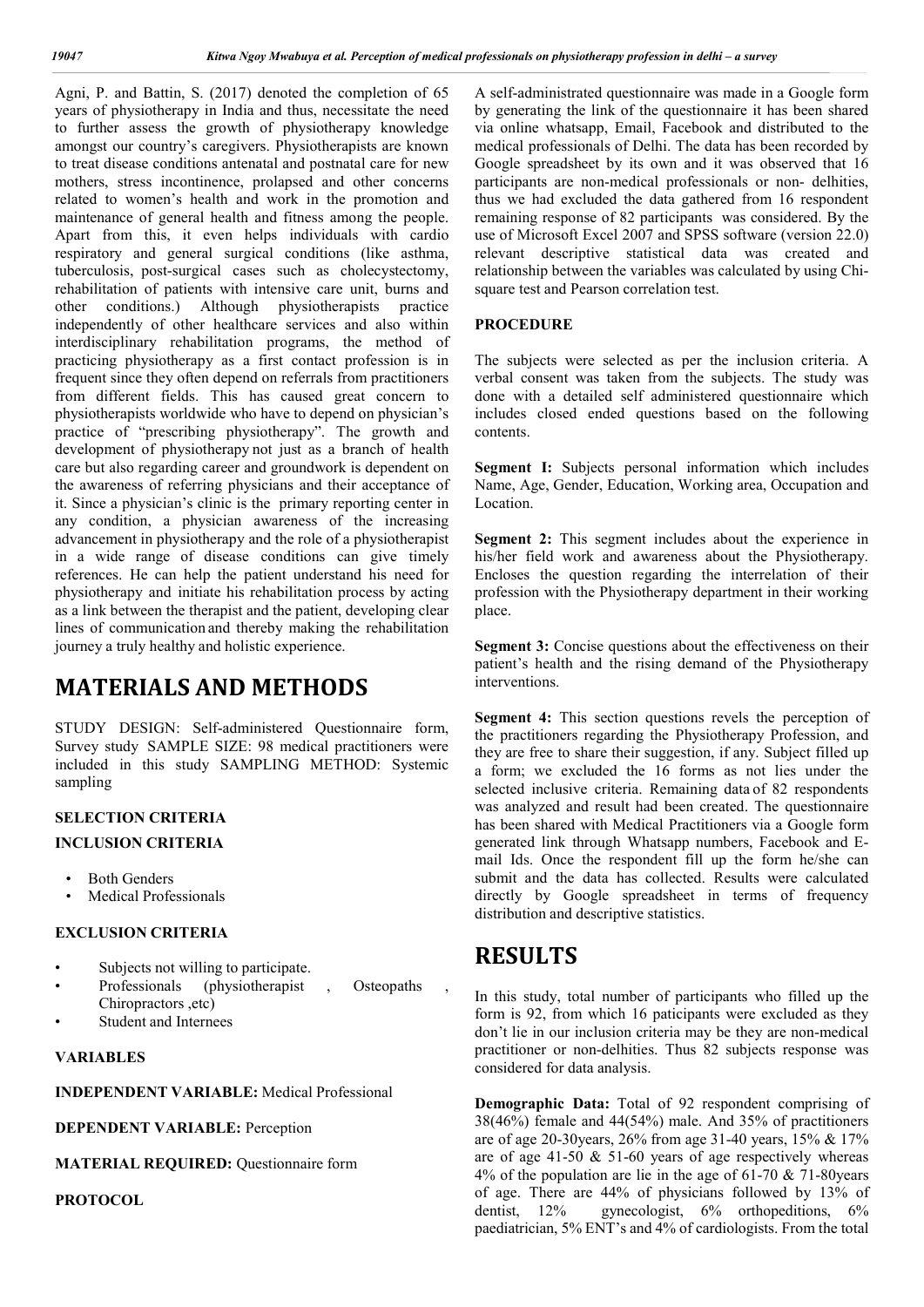population 92, 36 (44%) have experience of more 10years, 14  $(17%)$  have 5 to 10 years of experience, 18  $(22%)$  have 3-5 years of experience and 14 (17%) have less than 3 years of working experience in his field. 29% are working in government hospitals, 38% of them are works in private hospitals, 30% works at their private clinical setup and 2% other working area.

**Awareness of Physiotherapy:** There is 100% of awareness among medical practitioners. 28(34%) claim that they do not have physiotherapy department in their working area and 54 (66%) claim that they do have physiotherapy department at working place. 80% of medical practitioners claim that they do refer their patients to physiotherapy department, whereas 11% denial of referring and 9% are not sure about it. 10% of practitioners claim that 30-70 patient on an average they refer to physiotherapy whereas 38% said they only refer less than 10 patients. It is seen that, 99% of population agreed with the effectiveness of physiotherapy and 99% of population totally agreed that the physiotherapy is growing day by day.

**Perception of medical professionals' on working approach of Physiotherapy in Delhi:** 85% of the population have a opinion that working approach of physiotherapy is an organized way in Delhi, whereas 6% of them said unorganized way and 9% have no opinion about it.,80% of population excepted that there is need of regulatory body and 20% have no opinion .

**Correlation between observation and referral rate:** From the data we gathered we got to know that 72% of selected medical professionals claimed that they believe physiotherapy is majorly effective in pre and post operative orthopedic conditions , 69.5% claimed that immensely helpful in neurological traumatic conditions , 45.1% state that it plays major role in sports injury rehabilitation and 58.5% have opinion that effective in rehabilitation care.

However importance and effectiveness in cardiac care (32.9%) women health (28%) pediatric (32.9%) and geriatric care (22%) shows the least observation by medical professionals, the mean percentage of the observational score of effectiveness if specialized field is  $3.61$  with SD  $\pm$  1.86. there is higher percentage of referral rate of orthopedic (63.4%), neurology (65.9%), and rehabilitation department (64.6%), which means practitioners have great insight regarding the importance and effectiveness of these services. The other specialized field of physiotherapy like cardio pulmonary 26.8%, pediatric 36.6%, geriatrics 19.5%, women health or gyneacological conditions, 25.6% respectively , which shows theunawareness regarding the working approach of specialized field, having mean percentage of 3.39 with SD  $\pm$ 2.48.

| Pearson's          | Mean | SD.   | N  | Correlation Table | P value |       |
|--------------------|------|-------|----|-------------------|---------|-------|
| Correlation        |      |       |    |                   | Value   |       |
| Referral score3.39 |      | 2.483 |    |                   |         |       |
| Observational 3.31 |      | 1.858 | 82 | 0.459             | 0.217   | 0.001 |
| score              |      |       |    |                   |         |       |

Table 1: The Pearson correlation coefficient value of 0.459 and  $p<0.001$  confirm that there appears to be strong positive correlation between the two variables. Thus the perception and knowledge of the medical practitioners about the physiotherapy specialized fields gives direct impact on their lacking in referral rate to geriatric, pediatric, women health/gynecological physiotherapy.

#### **Correlation of observational score with working profession of the medical practitioners**

| Demographic Variable           |                | Correlation<br>with Observational Score |         |    |                |
|--------------------------------|----------------|-----------------------------------------|---------|----|----------------|
| Variable                       | Option         | Chi test                                | P value | df | Table<br>value |
|                                | Cardiologist   |                                         |         | 16 |                |
|                                | Dentist        |                                         | 0.044   |    | 26.296         |
| Current                        | ENT            | 26.471                                  |         |    |                |
| workingprofession Gynecologist |                |                                         |         |    |                |
|                                | M.D            |                                         |         |    |                |
|                                | Orthopaedician |                                         |         |    |                |
|                                | Pediatrician   |                                         |         |    |                |
|                                | Physician      |                                         |         |    |                |
|                                | Surgeon        |                                         |         |    |                |

Table 2: This table implies that that the current working status of various medical professionals and their perception towards physiotherapy profession with referral score  $(X^2 =$ 26.471) shows significant result at  $p < 0.005$ .

**Correlation of referral score with working profession of the medical practitioners**

| Demographic Variable |                | Correlation<br>with Referral Scorel |       |    |                               |  |
|----------------------|----------------|-------------------------------------|-------|----|-------------------------------|--|
| Variable             | Option         |                                     |       |    | Chitest P value Df Tablevalve |  |
|                      | Cardiologist   |                                     |       |    |                               |  |
| Current              | Dentist        |                                     |       |    |                               |  |
| working              | ENT            |                                     |       |    |                               |  |
| profession           | Gynecologist   |                                     |       |    |                               |  |
|                      |                | 37.194                              | 0.002 | 16 | 26.296                        |  |
|                      | M.D            |                                     |       |    |                               |  |
|                      | Orthopaedician |                                     |       |    |                               |  |
|                      | Pediatrician   |                                     |       |    |                               |  |
|                      | Physician      |                                     |       |    |                               |  |
|                      | Surgeon        |                                     |       |    |                               |  |

Table 3: This table implies that the current working status of various medical professionals and their perception towards physiotherapy profession with referral score  $(X^2 = 37.194)$ shows significant result at  $p < 0.005$ .

## **DISCUSSION**

In less than a century, the profession of physical therapy has evolved rapidly, extending the scope of its functions, treatments and settings. Physiotherapy as a profession is gaining new horizons with its recent advances and evidence based practice. It aimswith the level of assessment, treatment strategies catering the solutions for musculoskeletal, neurological and cardio-Respiratory conditions. Though this profession is advancing there still exists a need to create awareness among the medical professionals. Both the educational and professional changes that happen in the physiotherapy need to be understood by the public to benefit the health care process. The changes that are happening in the physiotherapy should reach the medicos to know the health benefits. Earlier access to physiotherapists was by referral from the medical practitioner, after this study it has revealed that there is no change in the scenario of referral letter from medical professionals. Changes must be taken place in order to expect from public to have an insight about the patient treatment so that direct patient access will improve rather than a referral from the medical practitioner. Unless the public are well informed about the particular role of the physiotherapist they will be disadvantaged when trying to obtain appropriate health care and presumably the services of the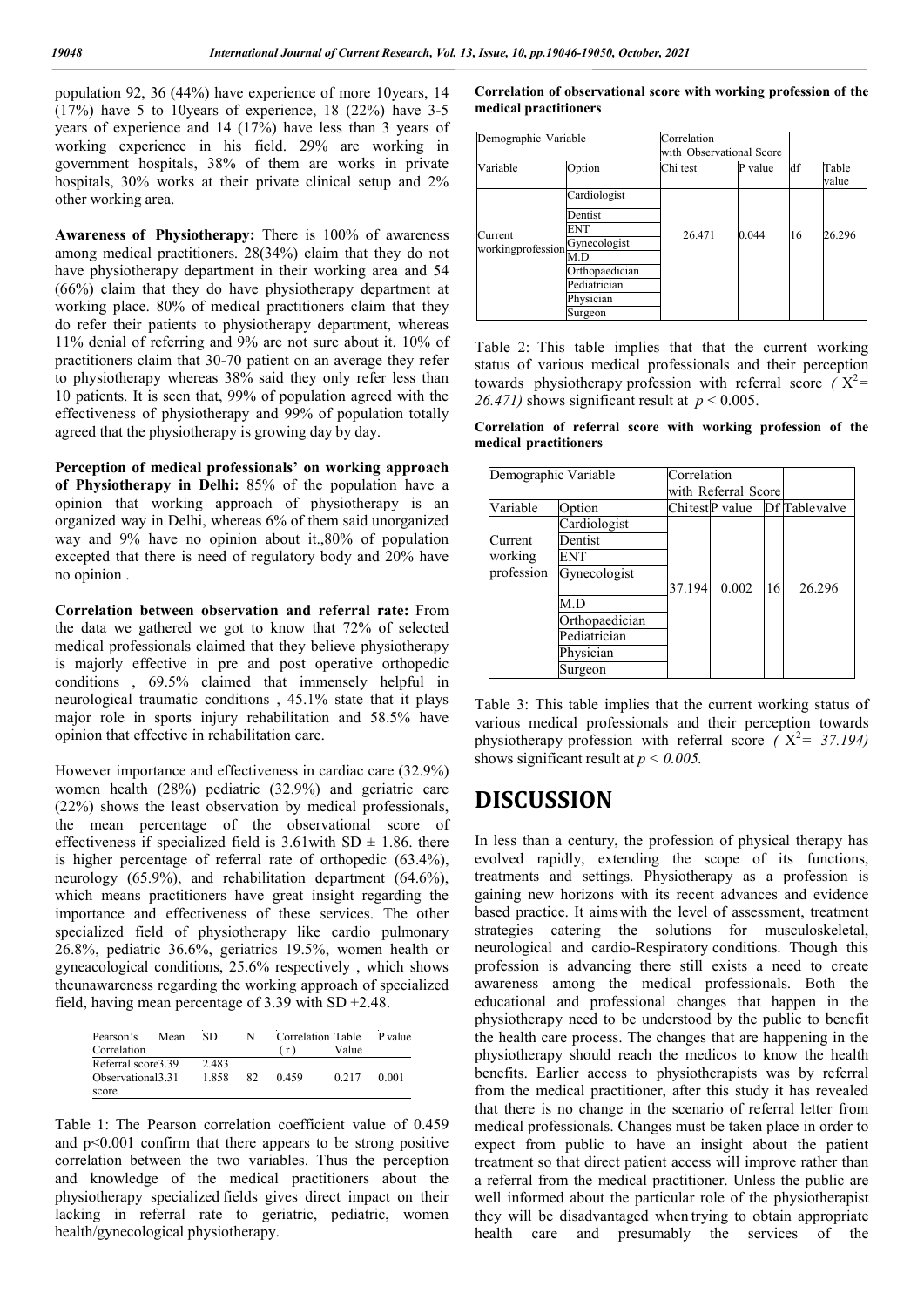physiotherapists. It will be less than fully utilized. In other words, as per the study which has been performed clearly shows that there is lack of the knowledge and awareness among medical professions about the different working specialized field of physiotherapy. Nowadays, the orthopedic department, Neurology department, Rehabilitation department & Sports physiotherapy gain the enlightenment in the medical field. Patients get easy access to the specialized treatment from Physiotherapist of respective condition of the patient. Other conditions of the patient like Gynecological, Pediatric disorder, Geriatric and ICU care Physiotherapy as in Cardiac rehabilitation and pulmonary rehabilitation have a huge importance in improving the life expectancy of the patient. Physiotherapy treatment is the multi-disciplinary approach to care is integral in promoting lung functions, reducing the incidence of the ventilator-associated pneumonia, facilitating weaning and promoting safe and early discharge from intensive care unit. Geriatric physiotherapy offers prevention and intervention measures to protect and enhance older people quality of life, providetailored therapy for them with mobility and functional problem to improve day to day activities. Women's health Physiotherapy was founded from the clinical area of Obstetrics and gynecology and is the care of women in relation to childbirth, both antenatal and postnatal , treatment of incontinence and in case care of the women undergoing gynecological surgery.

At the same time, if attempts are to be made to raise the level of awareness of physiotherapy, it is necessary to assess the current attitude and knowledge of the medical professionals. In this study out of the Total population that is 44 were males and 38 were females. The overall score for those who were aware about physiotherapy was 98%. This clearly shows that the knowledge is considerably high in the particular working area of the practitioner. There was various categories mentioned different specialization in the field of physiotherapy. From which we can concluded that medical professionals are well aware about the specialized field and their working aspect as they referred the patient to Orthopedic, Neurology, Sports Department more than others like Rehabilitation, Geriatric, Pediatric, Gynecology Department .Practitioner's referral the patient to Gynecology, Pediatric and Geriatric Department is less which indicates the unawareness of practitioners about these fields, its working interventions. People do not have the knowledge about the existence and uses of physiotherapy and it being a part of the health care system. This may be due to the fact the people are unaware about the concept of direct referral to physiotherapy. The patient can directly refer to a physiotherapist for their pain management. By this survey method, it is the right time for the physiotherapist of physiotherapy profession to come out with new strategies with improvising the knowledge level of awareness and also to clarify the myths.

### **LIMITATIONS OF THE STUDY**

A large sample size could have provide more information about the perception of Medical professionals onPhysiotherapy profession

#### **FUTURE RECOMMENDATIONS**

Further study should be done to know more about the perception, awareness and knowledge about physiotherapy in more specific profession of medical professional and can be done in more number of populations for better insight about the relationship with physiotherapy profession.

## **CONCLUSION**

From this, it is concluded that there is great awareness of the medical practitioners about the Orthopedic , neurology , sports and rehabilitation physiotherapy working approach and their interventions but the referral rate to these department are still lacking from the practitioner's side even though the practitioners who had many years of experience in his field has not given a satisfactory result in referring the patient to specialized physiotherapist and their observational score was also minimal, which reveals that there is higher percentage of unawareness among the medical professionals which has not been enhanced during the many years of establishment of varieties of specialized fields of physiotherapy such as cardiopulmonary care , pediatric care , geriatric care and gynecological / women health has not get into awareness among practitioners , they are unaware about the working interventions thus the referral rate is also least in number

## **REFERENCES**

- Agarwal, Y., Agarwal, M. and Gupta, N. 2012. Awareness of physiotherapy among higher secondary students and preservarence among PT students and professionals in Meerut – A survey, *IJPOT* 6. pp 176-177
- Agni, P. and Battin, S. 2017. Awareness of physiotherapy among general practitioners, A pilot study, *Internatinal Journal of Physiotherapy* l4. pp 253-261, doi: 10.15621
- Al-Eisa, S. E., Al-Hoqail , H. and Al-Rushud , S.A. (2016) Awareness, perceptions and beliefs about physiotherapy held by physicians working in Saudi Arabia: a crosssectional study *PMC* (12) pp-3435-3439, doi: 10.1589
- Anieto, M.E., Ativie, R., Okafor, J.C. et al.2019. Knowledge and Perception of Physiotherapy among Clinical Students in Various Health Care Disciplines of a Nigerian College of Medicine and Health Sciences *, Indian Journal Of Physiotherapy and Occupational Therapy* 13. doi: 10.5958/0973-5674.
- Bacyinski, J. A. Sina, K. and Wren, P. 2016. Knowledge of the Physical Therapy Profession: A Survey of Outpatient Orthopedic Patients in Southeastern Michigan , *Journal of student physical therapy research* 9. Article 1.
- Bargaje, V.P., Bedekar, S.N. and Rairikar, .S (2017) Perception of junior college students about Physiotherapy as aprofession, *Pjiap* (11) pp:31-33, doi:10.4103
- Bolarinde, O.S. and Owoyemi, V.T. 2020. Awareness and Perception of Physiotherapy among Senior Students of Selected Secondary Schools in a South-Western Community of Nigeria , *IJPTR 2. pp-19-24*, doi :10.4103.
- Choudhary, A. 2019. Awareness and Perception of Physiotherapy among General Population in Delhi, *IJSRR* 8. ,pp:129-135,ISSN: 2279–0543
- Doshi, D., Jiandani, M., Gadgil, R. et al.2017. Physiotherapy awareness in medical and non-medical population: A social survey, *IJPRR*5. PP- 1971-75, doi: 10.16965
- Hussain, F. and Shaikh , A.H. 2019. Physiotherapy Awareness Among Community Health workers-A Survey" *Researchgate* 10. pp:646-660, ISSN 2229-5518